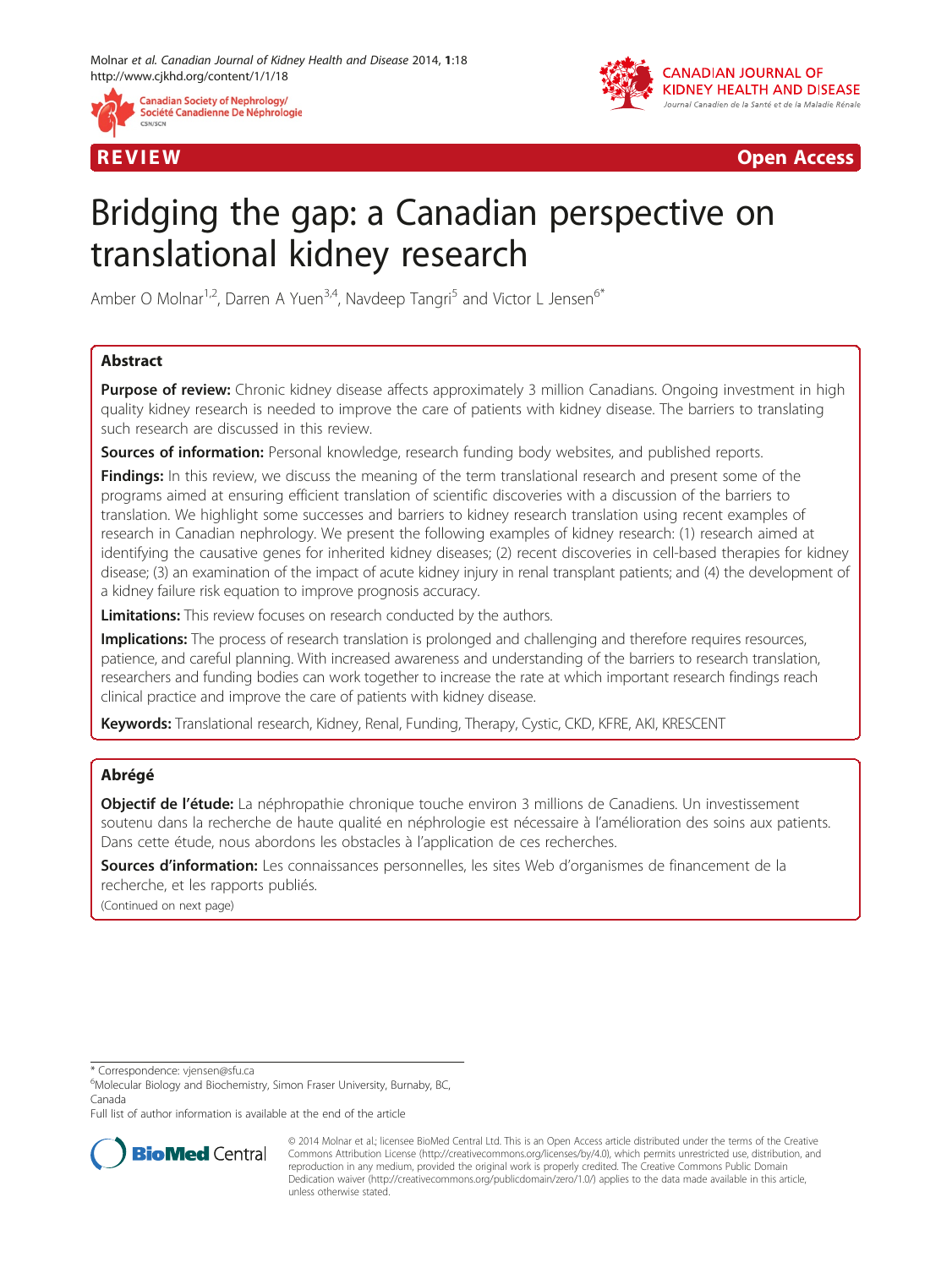#### (Continued from previous page)

Résultats: Dans cette étude, nous traitons de la signification du terme « recherche translationnelle » et présentons certains des programmes visant à assurer une circulation efficace des découvertes scientifiques, en abordant les obstacles à la circulation et à l'application. Nous présentons des réussites de circulation de la recherche en néphrologie, de même que certains obstacles, en recourant à des exemples récents de recherche canadienne en néphrologie. Nous citons les exemples suivants de recherche en néphrologie: (1) la recherche visant à déterminer les gènes responsables des néphropathies héréditaires; (2) les découvertes récentes en matière de thérapies cellulaires pour les néphropathies; (3) l'examen des conséquences d'une insuffisance rénale aiguë chez les patients ayant subi une transplantation rénale; et (4) l'élaboration d'une équation concernant le risque d'insuffisance rénale afin d'améliorer la précision du pronostic.

Limites de l'étude: L'étude se concentre sur les recherches effectuées par les auteurs.

Conséquences: Le processus de circulation et d'application de la recherche est long et ardu, si bien qu'il requiert des ressources, de la patience et une planification étroite. Grâce à une compréhension et une sensibilisation accrues des obstacles à la circulation de la recherche, les chercheurs et les organismes de financement peuvent travailler ensemble afin d'accroître le rythme avec lequel les importantes conclusions de recherches atteignent la pratique clinique et améliorent les soins aux patients atteints de néphropathies.

## What was known before

There is a rising awareness of the importance of research translation in the research community. Funding bodies are recognizing that increased resources are needed to improve the success rate of translating research findings into clinical practice.

### What this adds

Through specific examples of Canadian nephrology research, the process of research translation is presented, with a particular emphasis on the barriers to translation.

## Lay summary

What is translational research? Often this term is synonymous with "bench-to-bedside", meaning to find a way to transform laboratory research into new medicines or treatments for patients. Going one step further, translational research also involves making sure that health care providers are consistently providing recommended treatments to patients. This review discusses the meaning of translational research within the context of kidney research. We also highlight the barriers that prevent the movement of research findings from the laboratory into clinical practice. Funding bodies and agencies have given more resources to translational research and have established specific programs to this end. This will hopefully help overcome the barriers of research translation. Here we discuss, Canadian research, funded by Canadian taxpayers and donors and performed in the context of a Canadian national training program, with an emphasis on the translational aspects of our work. Included are looks at a basic science approach to identifying inherited diseases with kidney involvement, cell-based therapies for kidney disease, an examination of the factors involved in deciding a treatment plan following acute

kidney injury, and consideration of risk-based care for patients with chronic kidney disease. Where do we go next? How do we ensure the findings of current kidney research are extended into clinical practice? The road ahead looks promising as funding agencies stress a balanced approach for both basic science and clinical research, and a focus on programs directed at translating research findings.

## Introduction

Translational research has become a popular term in the research community, and may have different meanings depending on the specific situation. When using the term translational research, many are referring to the concept of "bench-to-bedside" where knowledge from basic science is used to produce new drugs and treatment options for patients. For others, translational research refers to translating research into clinical practice, also known as knowledge translation, meaning: "the new treatments and research knowledge actually reach the patients or populations for whom they are intended and are implemented correctly [\[1](#page-7-0)]".

The Institute of Medicine's Clinical Research Roundtable originally described the model of translational research as a two-phase process progressing in the first phase from basic science to clinical research. They named this first phase T1. The second phase, also known as T2, was defined as the progression from clinical science to everyday clinical practice and health decision-making [\[1,2](#page-7-0)]. In 2011, Drolet et al. further expanded on this model of translational research and developed what they called the Biomedical Research Translation Continuum, with three "translational chasms". The first translational chasm (known as TI) represents the transition from basic science research to a proposed human or clinical application.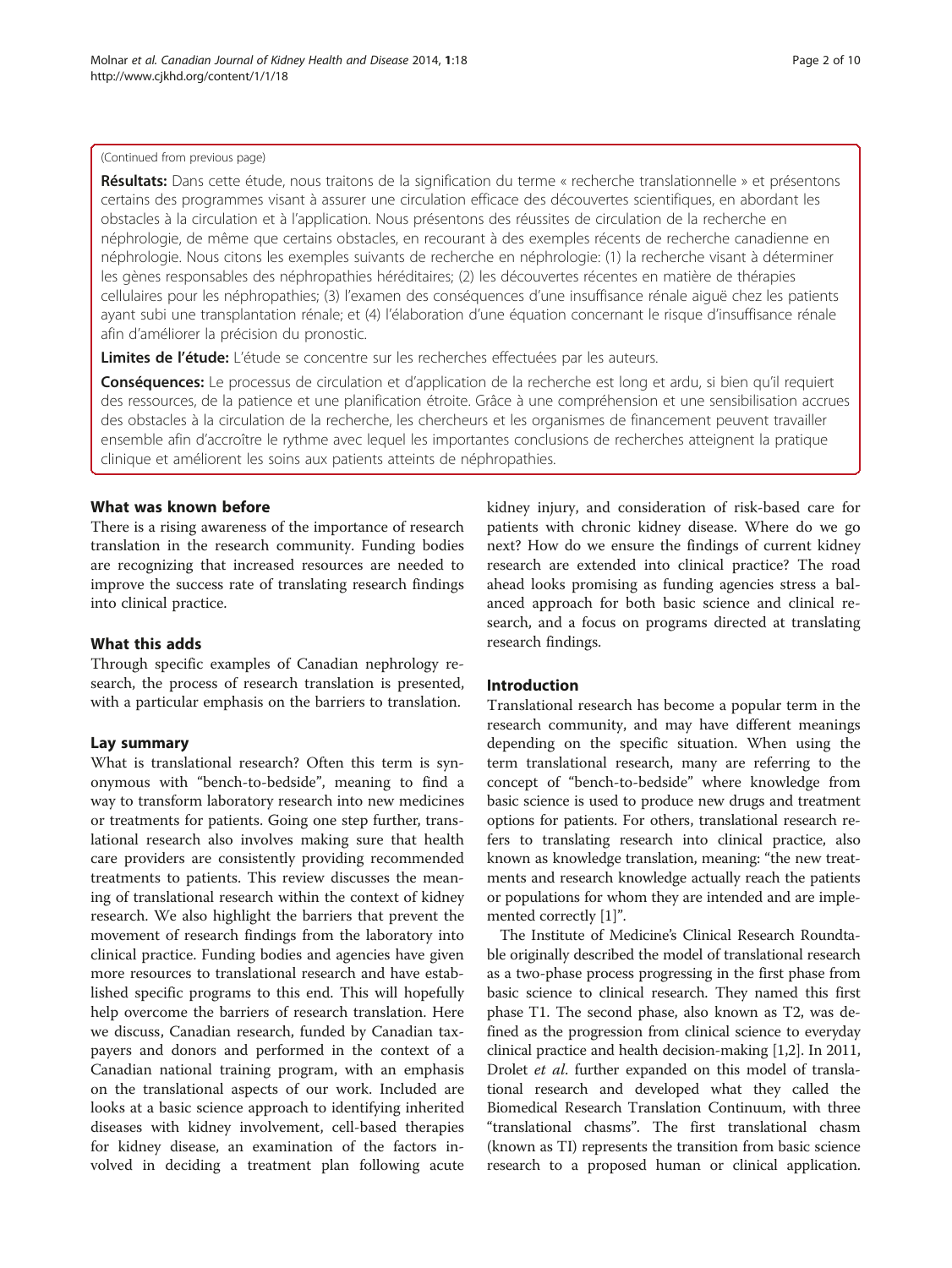Translational chasm 2 (T2) represents the transition from the proposed human application to a proven clinical application, i.e. evaluation of safety and efficacy using clinical trials. Finally, translational chasm 3 (T3) is the adoption into clinical practice or essentially knowledge translation [[3\]](#page-7-0). The recent recognition of the importance of T3 has led to a growing area of practice-based research. This research can be used to determine if research findings are being adopted by clinicians and having an impact on public health. If practice-based research demonstrates that clinicians are not changing practice, then there has been a block at T3, and one must determine why the block is occurring.

Moving laboratory discoveries into the clinical realm followed by the ultimate goal of a change in clinical practice or public policy can prove to be extremely challenging with many barriers along the way. A study that reviewed articles published in leading basic science journals found that approximately 25% of articles that reported promising findings resulted in the publication of a randomized controlled trial, and less than 10% of the promising findings were introduced into clinical practice over a period of 20 years [[4](#page-7-0)]. It can frequently take several years to bring discoveries made in the laboratory to the general public. In fact, studies that examined the average time from publication of a research finding to adoption into clinical practice have found that the process takes on average 17 years, a figure that has not changed much over the past century [[5](#page-7-0)]. Also, a study conducted in the United States that assessed health care delivery and utilization by telephone survey and chart review found that only 55% of patients receive recommended care [\[6](#page-7-0)]. Taken together, these statistics illustrate that promising research findings rarely make it into clinical practice, and when they do, there is a significant lag time between discovery and implementation.

So why does the translation of research prove to be so difficult? Sung and colleagues refer to the barriers of translation as "translational blocks", which can include financial constraints, regulatory agency burden, fragmented infrastructure, or a lack of qualified investigators [\[2\]](#page-7-0). If not anticipated and without the appropriate resources in place, these barriers will all result in a lack of research translation.

Despite the concept of translational research being introduced over 30 years ago [[7\]](#page-7-0), the subject has only become a major focus over the past decade. This is illustrated by a sharp rise in publications on the subject, with the number of publications increasing from only 5 in 1994 to 110 in 2007 [[8\]](#page-7-0). Along with a large number of publications in the literature, research funding bodies and training programs have recognized the need in recent years to make translational research a priority.

The Canadian Institutes of Health Research (CIHR) has made translating knowledge from the research setting to

the public a key component of its mandate, with funding and educational programs specifically dedicated to knowledge translation [\[9\]](#page-7-0). The CIHR defines knowledge translation as: "a dynamic and iterative process that includes synthesis, dissemination, exchange and ethically sound application of knowledge to improve the health of Canadians, provide more effective health services and products and strengthen the health care system". A large driver of the emphasis on knowledge translation by the CIHR is the increased focus on research governance and accountability. The CIHR considers it a priority that taxpayers' dollars invested into health research result in some sort of impact on patients [\[10](#page-7-0)].

The National Institutes of Health (NIH) established a National Center for Advancing Translational Sciences (NCATS) in 2011. Within the NCATS is the Clinical and Translational Science Award (CTSA) program, which supports a national consortium of more than 60 medical research institutions. Funding of NCATS has increased on an annual basis, and the requested budget for 2014 is over \$665,000,000 [\[11](#page-7-0)]. The European Commission has also followed suit, allocating most of its 6 billion Euro health research budget for 2007–2013 to pan-European translational research projects. There are also a growing number of programs across Europe that offer training in translational research [\[12\]](#page-7-0).

A kidney specific, national research program within Canada known as the Kidney Research Scientist Core Education and National Training (KRESCENT) program has also made knowledge translation a top priority [\[13](#page-7-0)]. The KRESCENT program was founded in 2004 and is headed by Dr. Kevin Burns, a nephrologist and basic scientist with the University of Ottawa and Dr. Adeera Levin, a nephrologist and clinical research scientist with the University of British Columbia. KRESCENT is a multi-partner collaboration founded by the Canadian Society of Nephrology, CIHR and the Kidney Foundation of Canada. The program emphasizes translational research by funding research fellowships to individuals from various disciplines. Members of the program range from dietitians to PhD scientists to nephrologists. The program meets on a bi-annual basis and members share their diverse research. The concept of "bench-to- bedside" is a focal point of the discussion [\[14](#page-7-0)]. Fellows within the KRESCENT program complete their research training equipped with the skills for research translation. This skill set is provided formally by guest speakers at the bi-annual meetings, assignments and grant writing seminars; and informally by the program heads and collaboration with other fellows in the program.

There is clearly rising awareness and funding for research translation. We present in this review four examples of recently published and ongoing Canadian translational research pertinent to nephrology. The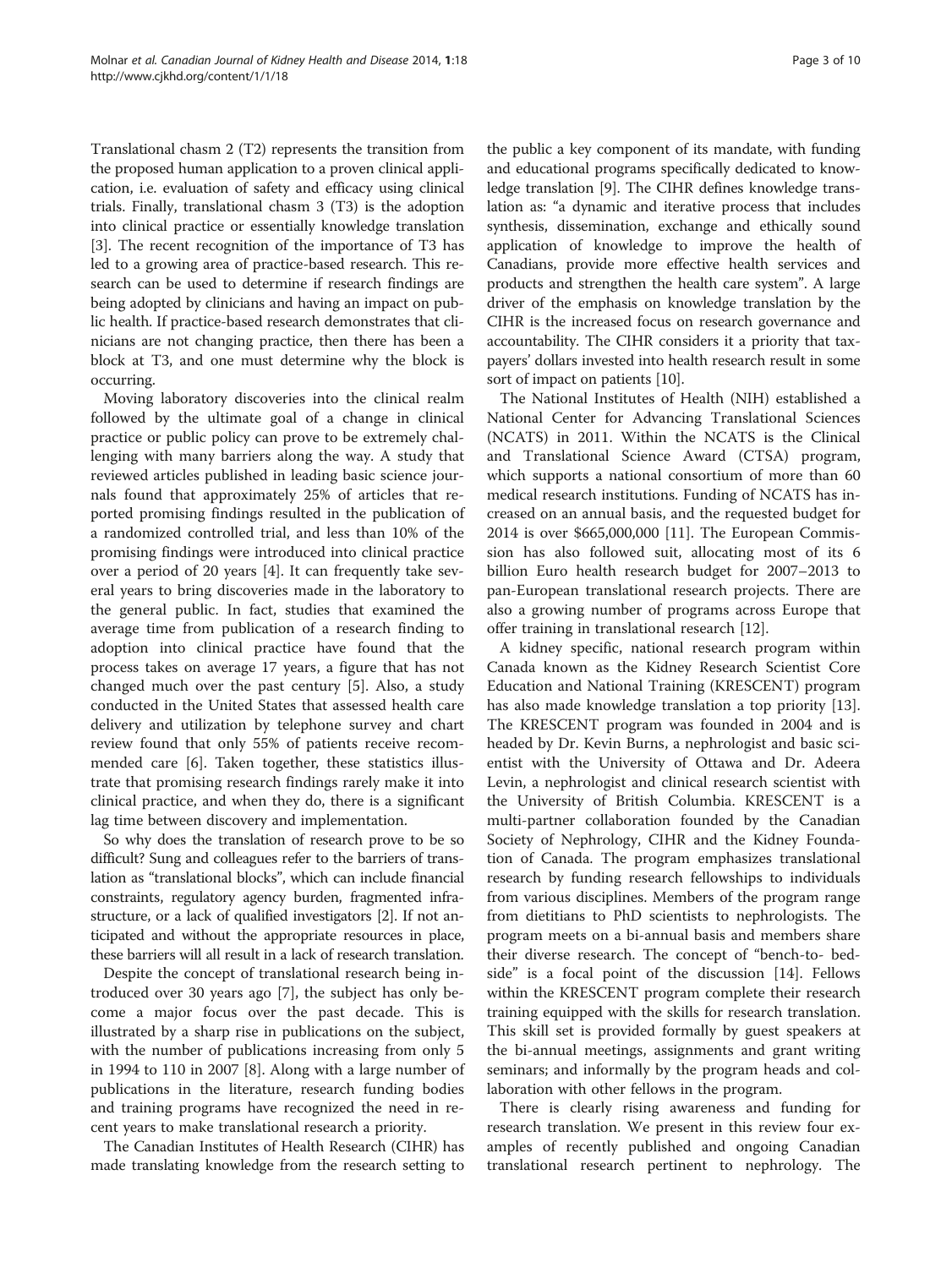research presented spans the continuum of basic science, clinical application, and public health policy, illustrating the breadth of work being done by the Canadian renal community. More importantly, these examples demonstrate that translation of research is not just a unidirectional process, but rather provides opportunities to move bidirectionally between the bench and the bedside to ask and answer important questions relevant to the kidney. The examples presented also highlight some of the key barriers to successful research translation.

### Genetic disorders with renal involvement and cilia

Investigation of fundamental biological processes has provided critical insights into our understanding of how organs behave in health and disease. Specifically, interrogation of the phenotypic manifestations of gene mutations has informed our understanding of multiple diseases. In this regard, the kidney is no exception, as many genetic disorders have some level of renal involvement [\[15-17](#page-7-0)]. Whether these disorders solely affect the kidneys or multiple tissues within the body with accompanying renal dysfunction, often there are high rates of renal morbidity. Among these genetic disorders are the cystic kidney diseases polycystic kidney disease (PKD) and nephronophthisis (NPHP) [\[17,18\]](#page-7-0). There are monogenic diseases that cause solely PKD or NPHP, but they can also occur as part of a more broad disorder such as Bardet-Biedl, Joubert, Senior–Løken, and Orofaciodigital syndromes where end stage renal disease (ESRD) is quite common [[16-18\]](#page-7-0). The above listed diseases are among ciliopathies, where the molecular pathology is rooted in the cellular organelle, the cilium. Cilia are microtubulebased organelles that protrude from the surface of the cell with gated cytoplasm and membrane [[17-19](#page-7-0)]. Primary (or non-motile) cilia are concentrated in several signaling pathways and serve as major sensors for the extracellular environment. In kidneys, primary cilia are present on tubule epithelial cells and are mechanosensory as well as chemosensory, in that they sense urine flow and the presence of signaling molecules [\[20](#page-7-0)]. Dysfunction in cilia, either from loss or alteration of a cilia-related gene, can lead to the above diseases, often resulting in over-proliferation of renal tubule cells and ultimately, cystogenesis [[18,20](#page-7-0)].

For many ciliopathies, researchers involved in basic scientific studies will have first characterized the causative gene. One example, is with IFTA-1 (intraflagellar transport subcomplex  $A - 1$ ), studied in the model organism Caenorhabditis elegans [\[21\]](#page-7-0). In C. elegans, the IFTA-1 protein was shown to be a component of the IFT complex, a strong indication that mutation of the human ortholog WDR35 would likely result in typical ciliopathy phenotypes. Subsequently, two studies showed that mutations in IFTA-1/WDR35 (WD repeat protein 35) were causative in Sensenbrenner and short-rib polydactyly syndromes, both of which include cystic kidneys [[18,22,](#page-7-0)[23\]](#page-8-0). Previous characterization of a gene in model organisms can assist in narrowing in on causative mutations, as it did for IFTA-1/WDR35.

Another type of connection between basic and clinical science can come in the form of a comprehensive study of a novel gene. The discovery that TMEM237 (transmembrane protein 237 or JBTS14, Joubert syndrome 14) harbored causative mutations in ciliopathy patients provides such an example [[24\]](#page-8-0). Common characteristics of Joubert syndrome include the molar tooth sign, hypotonia, ataxia, hyperpnea, and cystic kidneys [\[24](#page-8-0)]. This extensive study not only included data from the sequencing of Canadian and Austrian patients, there were also functional studies of the TMEM237 performed in C. elegans, Danio rerio and cultured mammalian cells. Together, these data provided a broad look into the function of this gene and the consequences of its loss on human health. One immediate impact from this discovery for patients and their families is genetic testing for patients to assist in diagnosis and for family members to identify disease mutation carriers. Two of the three equally contributing laboratories are from Canada.

Though the discovery of candidate and novel ciliopathy genes affects a relatively small number of patients directly, there is the potential for a broader impact. Immediate impacts include: enhanced genetic counseling for families of a diagnosed proband, faster or more accurate diagnosis through sequencing, and – though controversial – the potential for pre-implantation genetic screening [\[18](#page-7-0)]. Though genetic testing can identify a particular disease (or identify carriers of disease-causing mutations), the possibility of negative consequences exists, such as inability to obtain insurance coverage or potential negative psychological impact [\[25\]](#page-8-0). For example, six laboratories currently offer genetic testing for TMEM237/ JBTS14, which is discussed above [[26](#page-8-0)]. Another benefit derived from the deeper comprehension of the molecular pathology of each disease is the enriched understanding of human biological processes that may lead to targeted therapies.

Though loss or mutation of ciliary components leads to many disorders, cilia may also play a role in acute kidney injury. It has been shown in transplant patients as well as in mice that upon kidney injury, cilia become significantly shorter [[27-31](#page-8-0)]. After the injury, during the repair phase, cilia were longer than in controls. The mechanism for this length control remains elusive and no role has been found for cilia or cilia-related signaling in kidney injury or subsequent recovery. Despite this, it is entirely possible that cilia do play a role in kidney injury and recovery because they function as the environmental sensor of the cell, sensing the surrounding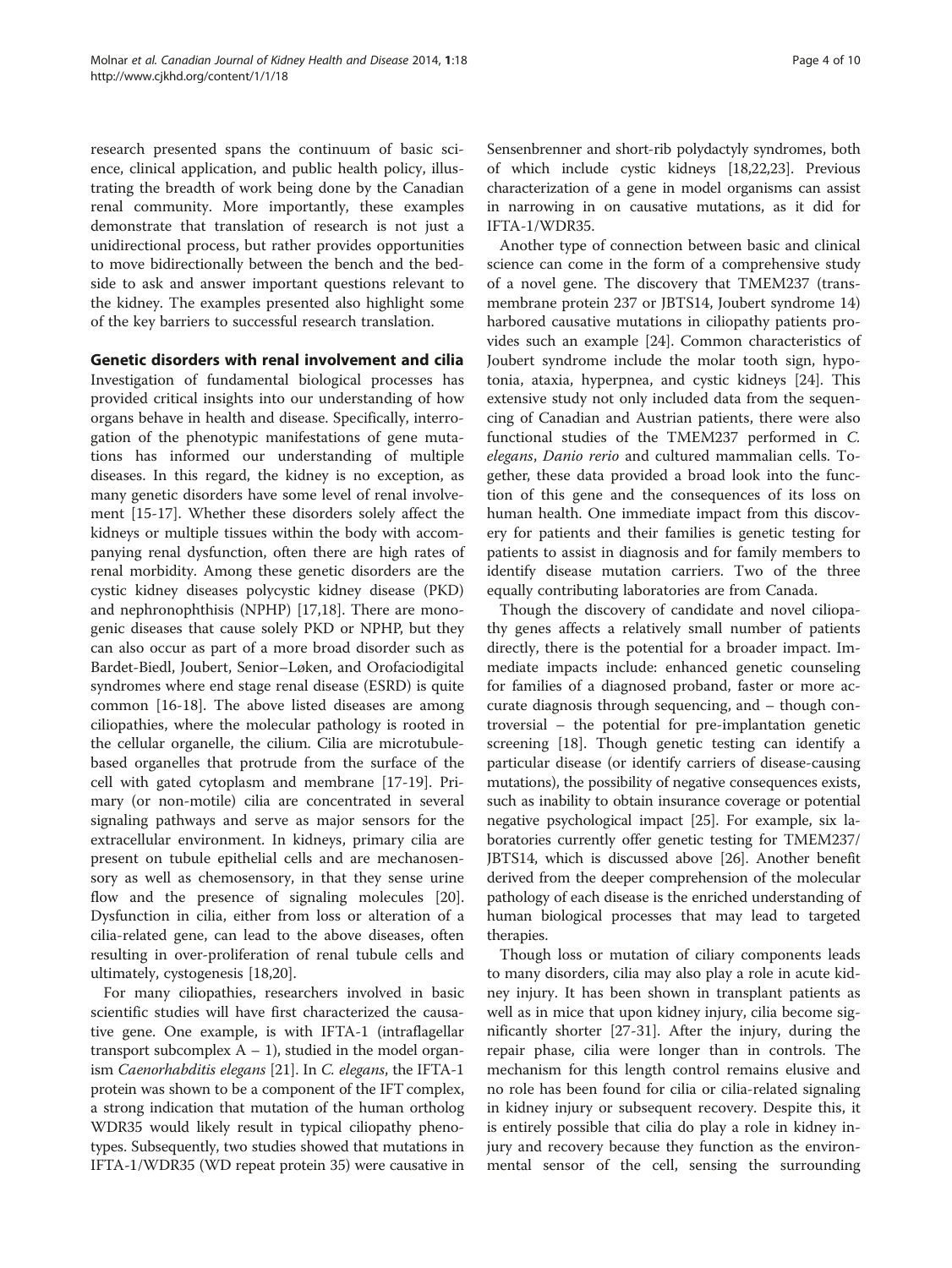<span id="page-4-0"></span>conditions [\[30\]](#page-8-0). Changes in cilia length have been observed for many of the monogenic ciliopathies (and/or the corresponding model organisms) [\[18,20](#page-7-0)[,32](#page-8-0)]. Because ciliopathy genes and kidney injury both result in alteration of cilia length, it is possible that common variants in these genes may alter ability and/or rate of recovery from kidney injury as well as potentially aiding in prediction of a patient's prognosis. Likewise, if the role of cilia in recovery from kidney injury can be elucidated, there is the potential that it will aid in the discovery of targeted therapeutics. Therefore, research into monogenic kidney disorders may not only impact patients with these diseases, but also has the potential to enhance treatment of other disorders (Table 1).

While elucidating the role of cilia in kidney disease is an exciting and fascinating topic, this research is still far from the end goal of changing clinical practice. This research is still primarily at the basic science level and will need to overcome the barrier of transitioning to a proposed human or clinical application (T1). Presently, the primary human or clinical application of this research is genetic screening or counseling, which has its own barriers to widespread adoption into clinical practice due to concerns about cost and consequences for the patient, such as the ability to obtain insurance coverage.

## Cell-based therapies for kidney disease

As discussed above, the study of fundamental biologic processes can provide important insights that ultimately inform prognostic and/or therapeutic applications of these discoveries. In most cases, as knowledge is translated towards models that more closely reflect human health and disease, further concept refinement is often required. An example of this refinement process is illustrated by the challenges that investigators have faced in translating exciting discoveries made more than 20 years ago suggesting that cell-based therapies have the potential to attenuate or even repair chronic organ injury. In the 1980's and 1990's, a number of groups described the presence of bone marrow-derived cell populations with the ability to regenerate and/or repair injured organs [\[33-35\]](#page-8-0). Recognizing the therapeutic potential of these fundamental discoveries, investigators began testing whether such cells could be grown in the lab and used as either a preventative or regenerative treatment for chronic injury of the kidney and other organs.

As these cells were originally thought to work by replacing lost or damaged cells in injured tissues [[33,36](#page-8-0)-[40](#page-8-0)], initial studies focused on complex and often highly invasive infusion strategies to maximize delivery of cells to the injured organ, such as direct injections into feeding arteries [\[37,41,42](#page-8-0)]. While such studies demonstrated often dramatic protective effects of cell infusion, enthusiasm for such strategies as a clinical treatment was tempered by the invasive nature of the therapy [\[43\]](#page-8-0). Around the same time, concerns were also being raised regarding the safety of infusing bone marrow-derived cells, with some studies suggesting the potential for exacerbation of tissue injury [[44](#page-8-0),[45](#page-8-0)], and others even reporting uncontrolled growth of such cells following infusion [\[46](#page-8-0)]. Finally, other reports suggested that diseases such as diabetes and chronic kidney disease (CKD) could impair the tissue protective activity of these cells [\[47-54\]](#page-8-0), rendering an autologous cell treatment strategy for CKD less attractive.

| Topic of research                                           | Opportunities for research translation                                                                                                                                                                                                 | <b>Translational chasm</b>                                                                                              |
|-------------------------------------------------------------|----------------------------------------------------------------------------------------------------------------------------------------------------------------------------------------------------------------------------------------|-------------------------------------------------------------------------------------------------------------------------|
| Discovery and characterization<br>of novel ciliopathy genes | • Genetic counseling for families.                                                                                                                                                                                                     | Moving from basic science to a proposed<br>human/clinical application (T1)                                              |
|                                                             | • Accurate diagnosis of a specific condition using genetic sequencing.                                                                                                                                                                 |                                                                                                                         |
|                                                             | • Although controversial, there is the potential for pre-implantation<br>genetic screening.                                                                                                                                            |                                                                                                                         |
|                                                             | • Potential for the development of targeted therapies<br>(genetic disorders and acute kidney injury).                                                                                                                                  |                                                                                                                         |
| Cell based therapies for<br>kidney disease                  | . Potential for a novel therapy for the treatment of progressive CKD.<br>Design of a randomized controlled trial to test the infusion of EOC<br>derived factors vs. standard care for the treatment of CKD.                            | Moving from basic science to a proposed<br>human application (T1) and now towards<br>a proven clinical application (T2) |
| Acute kidney injury in the<br>renal transplant population   | • Development of a predictive model that would predict the risk<br>of graft loss or death following an episode of AKI.                                                                                                                 | Moving a clinical research finding into<br>clinical practice (T3)                                                       |
|                                                             | • Potential to use the developed predictive model to identify high<br>risk patients for the study of mechanisms of graft loss. Mechanistic<br>studies could lead to targeted therapies for testing in randomized<br>controlled trials. | Moving a clinical research finding back<br>to basic science and towards a proposed<br>human application (T1)            |
| Risk based care for chronic<br>kidney disease               | . Dialysis access planning pathways that incorporate the KFRE.                                                                                                                                                                         | Moving a clinical research finding into<br>clinical practice and performing practice<br>based research (T3)             |
|                                                             | • Cost utility analyses of referral and treatment pathways that<br>incorporate the KFRE.                                                                                                                                               |                                                                                                                         |
|                                                             | • Evaluation of the KFRE against novel biomarkers for CKD progression.                                                                                                                                                                 |                                                                                                                         |

Table 1 Future opportunities for research translation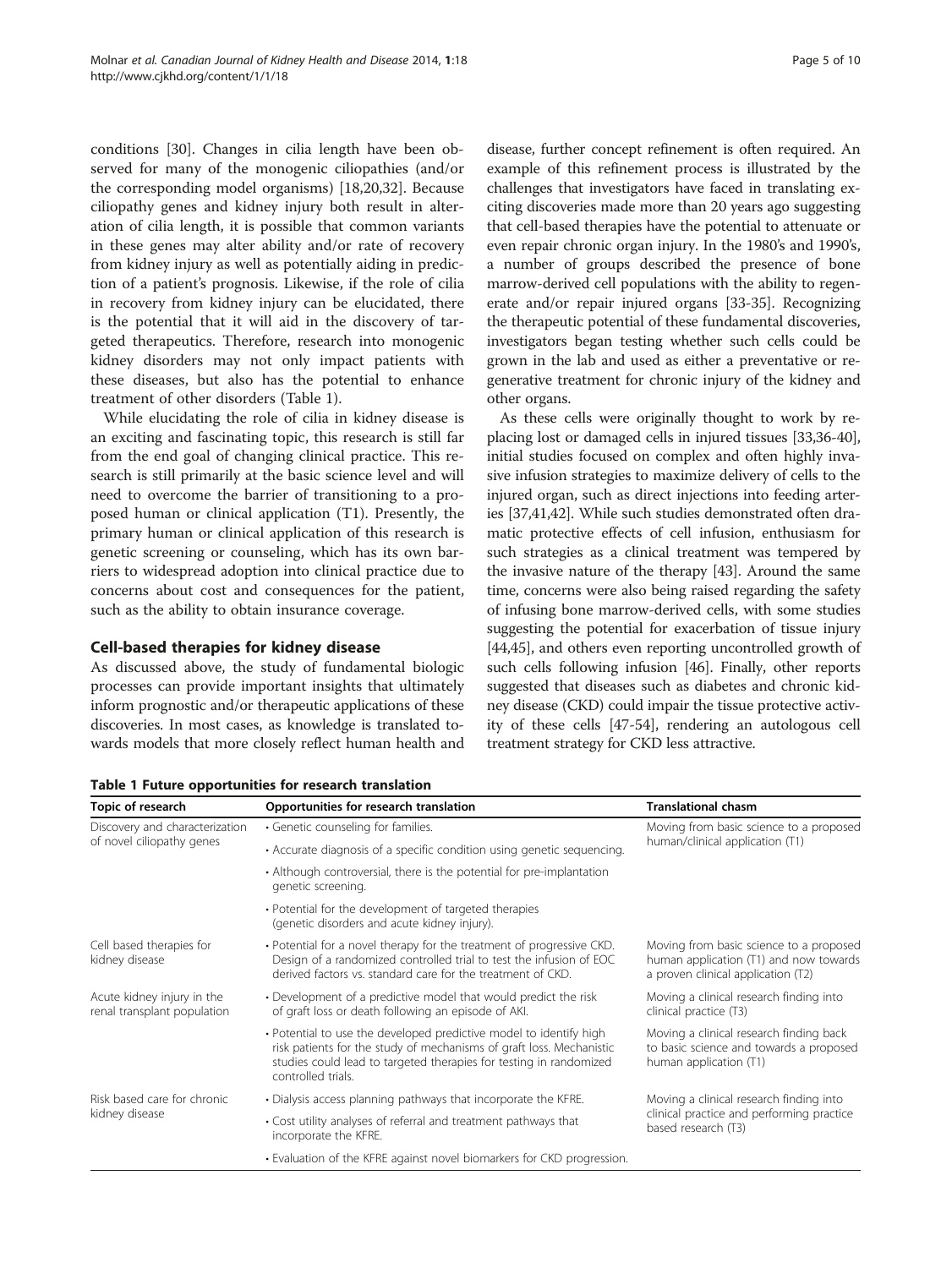In an effort to overcome these barriers, a number of investigators made a key discovery. In most cases, infused bone marrow-derived cells are not retained in significant numbers in the injured organ despite exerting potent protective effects [[55-57\]](#page-8-0). For example, Dr. Yuen and colleagues demonstrated that treatment with early outgrowth cells (EOCs), a type of bone marrow-derived cell that can be grown in large numbers in the lab, was able to dramatically reduce progression of experimental diabetic and non-diabetic CKD. Intriguingly, Dr. Yuen and his colleagues demonstrated that following infusion, EOCs homed to organs of the reticuloendothelial system, such as the liver, spleen, and bone marrow [\[55-57](#page-8-0)]. This finding suggested that infused EOCs might lodge in these organs, working by secreting soluble factors that act in an endocrine fashion to protect and repair the injured kidney. Subsequent studies revealed that EOCs and other bone marrow-derived cells do, in fact, release soluble factors that can mediate a wide variety of beneficial effects in vitro [[55,57-](#page-8-0)[60\]](#page-9-0). The activity of these soluble factors could be maintained even with extensive dilution, suggesting that these factors could, in fact, work via an endocrine mode of action [[61\]](#page-9-0).

The potency of these factors also suggested that they might be used directly as a therapy for kidney disease without the need for, and associated risks of, cell infusion. In this regard, a recent proof-of-principle study confirmed that infusion of a cell-free preparation of EOC-derived factors significantly reduced renal injury and dysfunction in rats with experimental CKD, mimicking the effects of cell injection [[61](#page-9-0)]. Follow-up studies have further demonstrated that EOC derived factors have additive renoprotective effects on top of reninangiotensin system blockade [\[62](#page-9-0)].

Taken together, this work points to the exciting potential of cell-based treatment for kidney disease and provides an example of how the iterative process of translational research can rapidly refine and advance a novel treatment from the bench to the bedside. Moving forward, Dr. Yuen is part of a Canadian group of investigators that is currently planning a clinical trial comparing EOC-derived factors against standard of care therapy in high risk, proteinuric chronic kidney disease patients who continue to progress on renin-angiotensin system blockers. While such a trial would provide important proof-of-concept data supporting a cell-based treatment strategy for CKD, the long term goal is to identify the specific factor(s) responsible for the potent renoprotective activity of EOC therapy. Importantly, the identification of these factors would allow potential enhancement of renoprotection and would alleviate safety concerns regarding the administration of unknown proteins that do not contribute to renoprotection. These promising preclinical results have formed the basis for a proposed

Now that this basic science research has overcome the barrier of finding a proposed human or clinical application (T1), the next step is to understand if this translates into clinical safety and effectiveness with phase 1, 2 and 3 clinical trials (T2).

## Acute kidney injury

There are several studies in the general population demonstrating that acute kidney injury (AKI) requiring dialysis is associated with an increased risk of death and chronic kidney disease [\[63](#page-9-0)-[66](#page-9-0)]. There is also increasing evidence that less severe AKI is associated with an increased risk of poor long-term outcomes [\[67](#page-9-0)-[71](#page-9-0)]. However, the impact of AKI on outcomes in the renal transplant population is less well characterized. We are aware of two recently published studies that have examined this issue. Both studies showed that, similar to the general population, renal transplant patients who experience AKI have a heightened risk of poor long-term outcomes [\[72,73\]](#page-9-0). With an association between AKI and poor outcomes among renal transplant patients now being demonstrated, how can this discovery be translated to patients and clinical practice?

Further characterization of the association would first be needed. It remains unclear if all transplant patients who develop AKI experience worse outcomes. Potentially certain patient characteristics or characteristics of the AKI event modify the association, and if so, which characteristics determine a worse prognosis. We propose to design a study that would examine the association of key patient and AKI event characteristics with graft loss and death. The characteristics examined would be easily ascertainable from large existing health care databases. The knowledge gained from this research could be used to develop a predictive model that could serve as a helpful tool for clinicians to identify transplant patients at high risk for poor long-term outcomes following an episode of AKI. Identifying high-risk renal transplant patients at hospital discharge could lead to a practice change of selected patients being followed more closely. It is our hope that identifying high risk patients would lead to improved patient outcomes.

However, there are several potential barriers to this research. The first barrier is to successfully design and conduct the study. The creation of a robust predictive model requires a large sample size, and patients with a kidney transplant are relatively small in number. The next limitation is that of the database itself. Due to the follow up time required for the study, and the resources involved with creating a prospective database across transplant centres, we will utilize already existing health care databases. Given that this will be a retrospective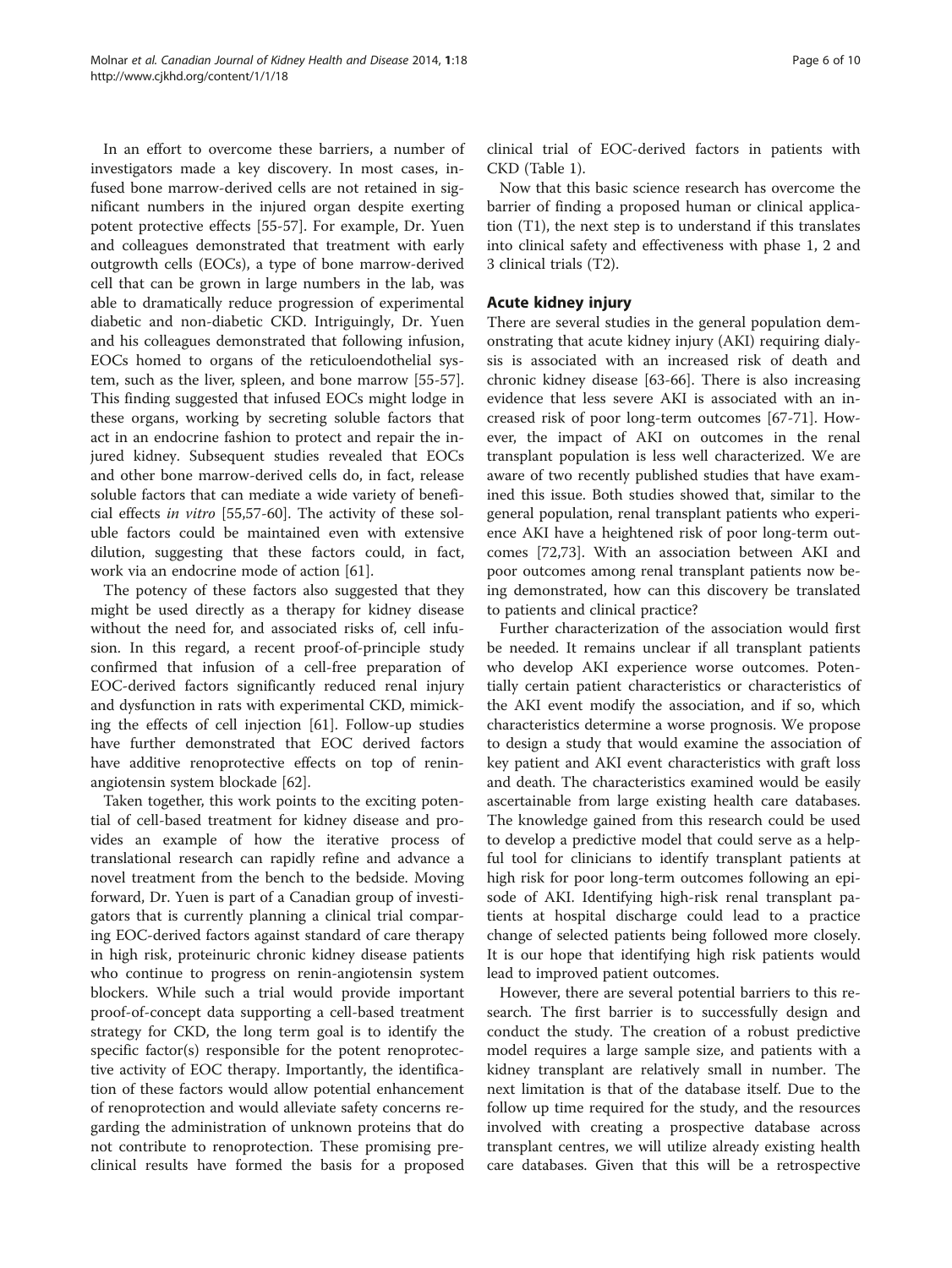study, only variables readily available in the database can be included. The variables included in the model are also very important when considering the clinical application and uptake into clinical practice. Clinicians will want a predictive model that is easy to use and incorporates variables that are readily available. Successful implementation of the model into clinical practice will also require a knowledge translation plan.

It is our hope that simply identifying high-risk patients with the model and following them more closely will improve outcomes; however, this may not be the case. Following our development of the predictive model, an algorithm or management strategy for high-risk patients will need to be implemented and applied to clinical practice. Further research will then be needed to test whether a change in management of high-risk patients results in a change in clinical endpoints.

The information gained from this study could potentially be used to move from the bedside back to the bench. The ability to identify high-risk transplant patients could facilitate the conduct of basic science studies examining the mechanism by which AKI leads to death and graft loss. Mechanistic studies could potentially lead to new therapies for testing in randomized controlled trials (Table [1\)](#page-4-0).

### Risk based care for chronic kidney disease

An estimated 3 million Canadians suffer from CKD and are at risk for cardiovascular events and progression to kidney failure [[74\]](#page-9-0). While all patients with CKD are at increased relative risk of kidney failure and all-cause mortality when compared to individuals without CKD, the risk for these adverse outcomes can vary greatly, even for individuals with the same level of estimated glomerular filtration rate (eGFR)/kidney function [[75](#page-9-0)-[77](#page-9-0)]. For interventions such as vascular access insertion, applying the same treatment approaches for patients at high risk for kidney failure to those at low risk can result in unnecessary cost and potential harm [[78](#page-9-0)]. Even routine interventions such as renin-angiotensin aldosterone system (RAAS) inhibitors may have diminished benefits for preventing CKD progression in patients without albuminuria and higher risks of acute kidney injury and hyperkalemia in the same individuals when compared to other antihypertensive agents [\[79,80\]](#page-9-0). In order to accurately estimate the risk of kidney failure requiring dialysis or transplant in an individual patient, we developed the kidney failure risk equation (KFRE) in 2011 [\[77\]](#page-9-0).

The KFRE was developed and validated in 8,931 patients with CKD Stages 3–5 referred for nephrology care in the provinces of Ontario and British Columbia. We developed several equations, but our preferred KFREs (4 variable and 8 variable), were entirely laboratory based, and predicted the outcome of kidney failure in a 2 to 5 year horizon with a high degree of accuracy. These equations will be published with accompanying risk calculators for use on personal computers, tablets and on every smartphone platform. Links to download the individual applications, and the Microsoft Excel version of the risk calculator were provided as part of the original publication, and greatly accelerated the knowledge to action cycle for the KFRE [[77,81\]](#page-9-0).

Concordantly, the KFRE has been validated externally by several independent investigators and is used routinely for the triage of nephrology consultations and dialysis access planning in advanced CKD clinics in multiple jurisdictions [\[82-84](#page-9-0)] (and unpublished observations). In particular, the province of Manitoba has adopted a centralized triage process for incoming nephrology consultations, where all consults are risk stratified by the KFRE, and those with a < 3% risk of kidney failure in the next 5 years are referred back to primary care, with instructions to re-refer if kidney function declines. The adoption of this referral strategy has resulted in a significant reduction in wait times for nephrology care (10 months to 2 months), and has thereby increased patient and provider satisfaction for high risk referrals (unpublished observations). Similar strategies in other jurisdictions have resulted in better vascular access planning and more informed treatment modality discussions in older patients with CKD [\[84](#page-9-0)]. Together, these global and local knowledge translation strategies have greatly increased the impact of the KFRE, and represent an example of translational research from the epidemiology bench to the health policy bedside (personal communication, Daniel Schwarz).

Future directions for knowledge translation of the KFRE include implementation in dialysis access planning pathways, cost utility analyses of referral and treatment pathways that incorporate risk, and evaluation of the KFRE against novel biomarkers for CKD progression (Table [1\)](#page-4-0).

The largest barrier for this research to overcome is the widespread uptake into clinical practice (T3). The successful uptake by clinicians will require funding and strategic planning for knowledge translation. Successful widespread use of the KFRE will likely require a knowledge translation action plan followed by repeated follow up on the results of the action plan with modifications as needed. These studies will likely include decision analyses based on real data, as well as cluster randomized trials or time series analyses measuring the effects of knowledge translation.

## **Conclusions**

This review highlights four areas of research in Canadian nephrology conducted by trainees in the KRESCENT program. The translational nature of the research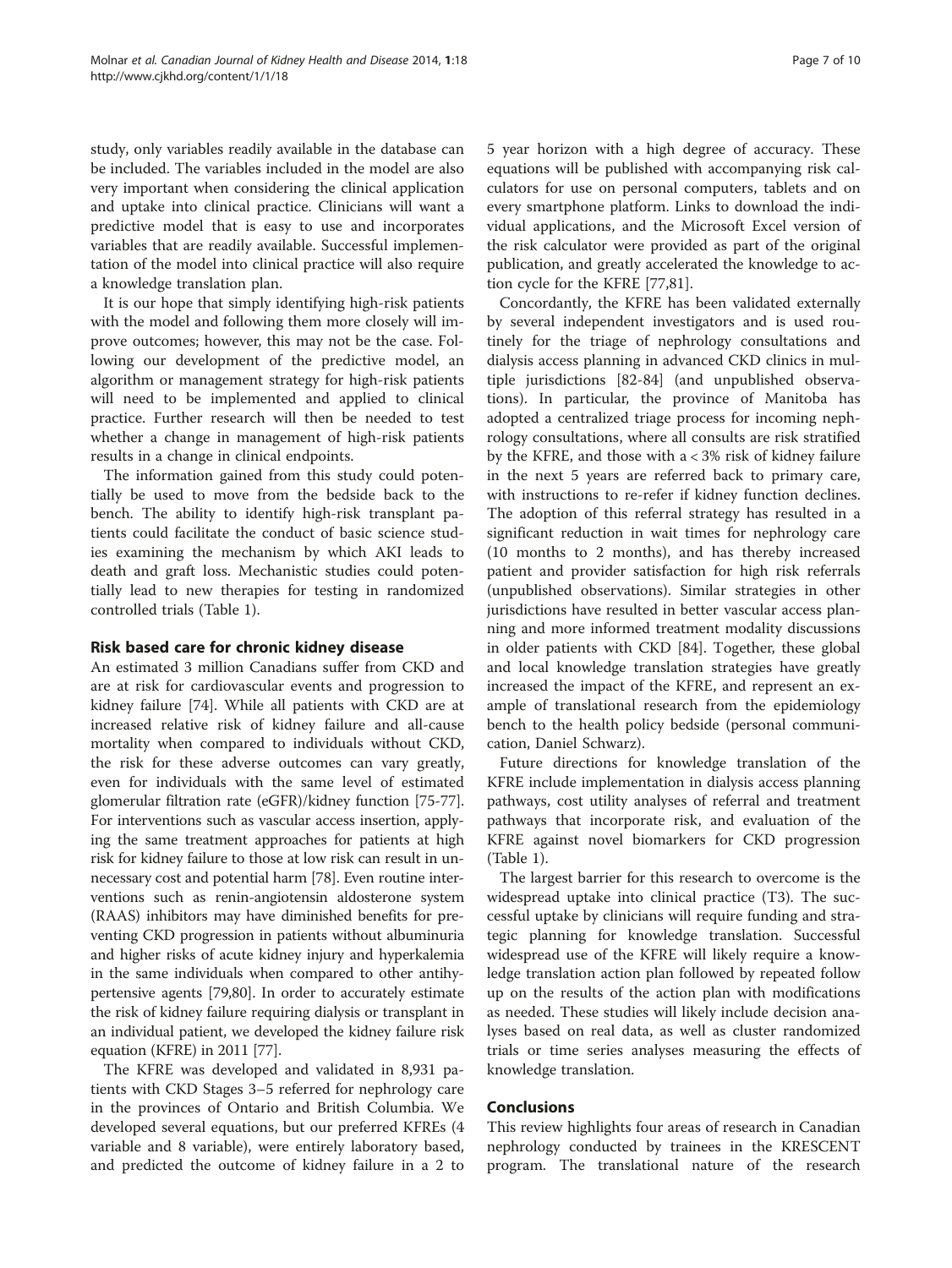<span id="page-7-0"></span>highlights the success of the KRESCENT program. The diverse areas of expertise of the researchers highlight the unique opportunity for collaboration among basic and clinical scientists afforded by the KRESCENT program. In this review, important discoveries in the area of nephrology and successful examples of research translation are presented, such as the development of the KFRE influencing clinical practice and thus improving the care of renal patients locally in Manitoba. On the other hand, many barriers to research translation are illustrated in the research examples presented. For example, the research using cell-based therapies for the treatment of kidney disease highlights the great many challenges encountered and the patience and resources one requires when looking at successfully translating discoveries made in the laboratory into a clinical or human application.

It is clear that research translation is often a very difficult and lengthy process that requires ample resources and planning. The good news is that funding bodies are recognizing this and are committed to dedicating resources to the goal of ensuring that scientific discoveries eventually benefit patients in a timely fashion. Specific to the area of nephrology, the KRESCENT program has a mandate to direct its funds towards a balance of clinical and basic science research, providing a comprehensive training program with an emphasis on translational research and collaboration among investigators enrolled in the program. With enhanced funding and awareness over recent years, the success of research translation should improve over the coming years, ultimately improving the care of patients with kidney disease.

#### Abbreviations

AKI: Acute kidney injury; CIHR: Canadian Institutes of Health Research; CKD: Chronic kidney disease; CTSA: Clinical and Translational Science Award; eGFR: Estimated glomerular filtration rate; EOC: Early outgrowth cell; IFT: Intraflagellar transport; IFTA: Intraflagellar transport subcomplex A; JBTS: Joubert syndrome; KFRE: Kidney failure risk equation; KRESCENT: Kidney Research Scientist Core Education and National Training; NCATS: National Center for Advancing Translational Sciences; NGS: Next-Genereation Sequencing; NIH: National Institutes of Health; NPHP: Nephronophthisis; PKD: Polycystic kidney disease; TMEM: Transmembrane; WDR: WD Repeat.

#### Competing interests

The authors declare that they have no competing interests.

#### Authors' contributions

AOM, DAY, NT and VLJ helped to draft the manuscript. All authors read and approved the final manuscript.

#### Acknowledgements

AOM is funded by a KRESCENT postdoctoral fellowship. DAY is supported by the KRESCENT New Investigator and Canadian Diabetes Association Clinician Scientist Award. NT is supported by the KRESCENT New Investigator Award and the MHRC Establishment Award. VLJ is funded by KRESCENT and MSFHR postdoctoral fellowships. KRESCENT is a joint initiative of the Kidney Foundation of Canada, Canadian Institute of Health Research, and the Canadian Society of Nephrology.

#### Author details

<sup>1</sup> Kidney Research Centre - Ottawa Hospital Research Institute, University of Ottawa, Ottawa, Canada. <sup>2</sup> Division of Nephrology, The Ottawa Hospital Ottawa, Canada. <sup>3</sup>Division of Nephrology, St. Michael's Hospital, University of Toronto, Toronto, ON, Canada. <sup>4</sup> Keenan Research Centre of Biomedical Science of St. Michael's Hospital, Toronto, ON, Canada. <sup>5</sup>Section of Nephrology, Seven Oaks General Hospital, University of Manitoba, Winnipeg, MB, Canada. <sup>6</sup>Molecular Biology and Biochemistry, Simon Fraser University, Burnaby, BC, Canada.

#### Received: 14 March 2014 Accepted: 8 August 2014 Published: 29 August 2014

#### References

- 1. Woolf SH: The meaning of translational research and why it matters. JAMA J Am Med Assoc 2008, 299:211–213.
- 2. Sung NS, Crowley WF Jr, Genel M, Salber P, Sandy L, Sherwood LM, Johnson SB, Catanese V, Tilson H, Getz K, Larson EL, Scheinberg D, Reece EA, Slavkin H, Dobs A, Grebb J, Martinez RA, Korn A, Rimoin D: Central challenges facing the national clinical research enterprise. JAMA J Am Med Assoc 2003, 289:1278–1287.
- 3. Drolet BC, Lorenzi NM: Translational research: understanding the continuum from bench to bedside. Transl Res J Lab Clin Med 2011, 157:1–5.
- 4. Contopoulos-Ioannidis DG, Ntzani E, Ioannidis JPA: Translation of highly promising basic science research into clinical applications. Am J Med 2003, 114:477–484.
- 5. Balas EA, Boren SA: Managing clinical knowledge for health care improvement. Yearb Med Informatics 2000, 2000:65–70.
- 6. McGlynn EA, Asch SM, Adams J, Keesey J, Hicks J, DeCristofaro A, Kerr EA: The quality of health care delivered to adults in the United States. N Engl J Med 2003, 348:2635–2645.
- 7. Wolf S: Editorial: the real gap between bench and bedside. N Engl J Med 1974, 290:802-803.
- 8. Keramaris NC, Kanakaris NK, Tzioupis C, Kontakis G, Giannoudis PV: Translational research: from benchside to bedside. Injury 2008, 39:643–650.
- 9. Knowledge translation & commercialization publications CIHR. [<http://www.cihr-irsc.gc.ca/e/39128.html>]
- 10. Tetroe J: Knowledge translation at the Canadian Institutes of Health Research: a primer. Focus Tech Brief 2007, 18:1-8.
- 11. National Center for Advancing Translational Sciences (NCATS). [[http://www.ncats.nih.gov/\]](http://www.ncats.nih.gov/)
- 12. Elisabeth Pain: European programs offer translational training. Sci Careers.
- 13. Burns KD, Wolfs W, Bélanger P, McLaughlin K, Levin A: The KRESCENT Program: an initiative to match supply and demand for kidney research
- in Canada. Clin Investig Med Méd Clin Exp 2010, 33:E356–E367. 14. Kidney Research Scientist Core Education and National Training Program - The Kidney Foundation of Canada | La Fondation canadienne du rein. [<http://www.krescent.ca/page.aspx?pid=444>]
- 15. Eckardt K-U, Coresh J, Devuyst O, Johnson RJ, Köttgen A, Levey AS, Levin A: Evolving importance of kidney disease: from subspecialty to global health burden. Lancet 2013, 382:158–169.
- 16. Hildebrandt F: Genetic kidney diseases. Lancet 2010, 375:1287-1295.
- 17. Baker K, Beales PL: Making sense of cilia in disease: the human ciliopathies. Am J Med Genet C: Semin Med Genet 2009, 151C:281–295.
- 18. Arts HH, Knoers NVAM: Current insights into renal ciliopathies: what can genetics teach us? Pediatr Nephrol Berl Ger 2013, 28:863–874.
- 19. Reiter JF, Blacque OE, Leroux MR: The base of the cilium: roles for transition fibres and the transition zone in ciliary formation, maintenance and compartmentalization. EMBO Rep 2012, 13:608-618.
- 20. Goggolidou P: Wnt and planar cell polarity signaling in cystic renal disease. Organogenesis 2013, 10.
- 21. Blacque OE, Li C, Inglis PN, Esmail MA, Ou G, Mah AK, Baillie DL, Scholey JM, Leroux MR: The WD repeat-containing protein IFTA-1 is required for retrograde intraflagellar transport. Mol Biol Cell 2006, 17:5053–5062.
- 22. Gilissen C, Arts HH, Hoischen A, Spruijt L, Mans DA, Arts P, van Lier B, Steehouwer M, van Reeuwijk J, Kant SG, Roepman R, Knoers NVAM, Veltman JA, Brunner HG: Exome sequencing identifies WDR35 variants involved in Sensenbrenner syndrome. Am J Hum Genet 2010, 87:418–423.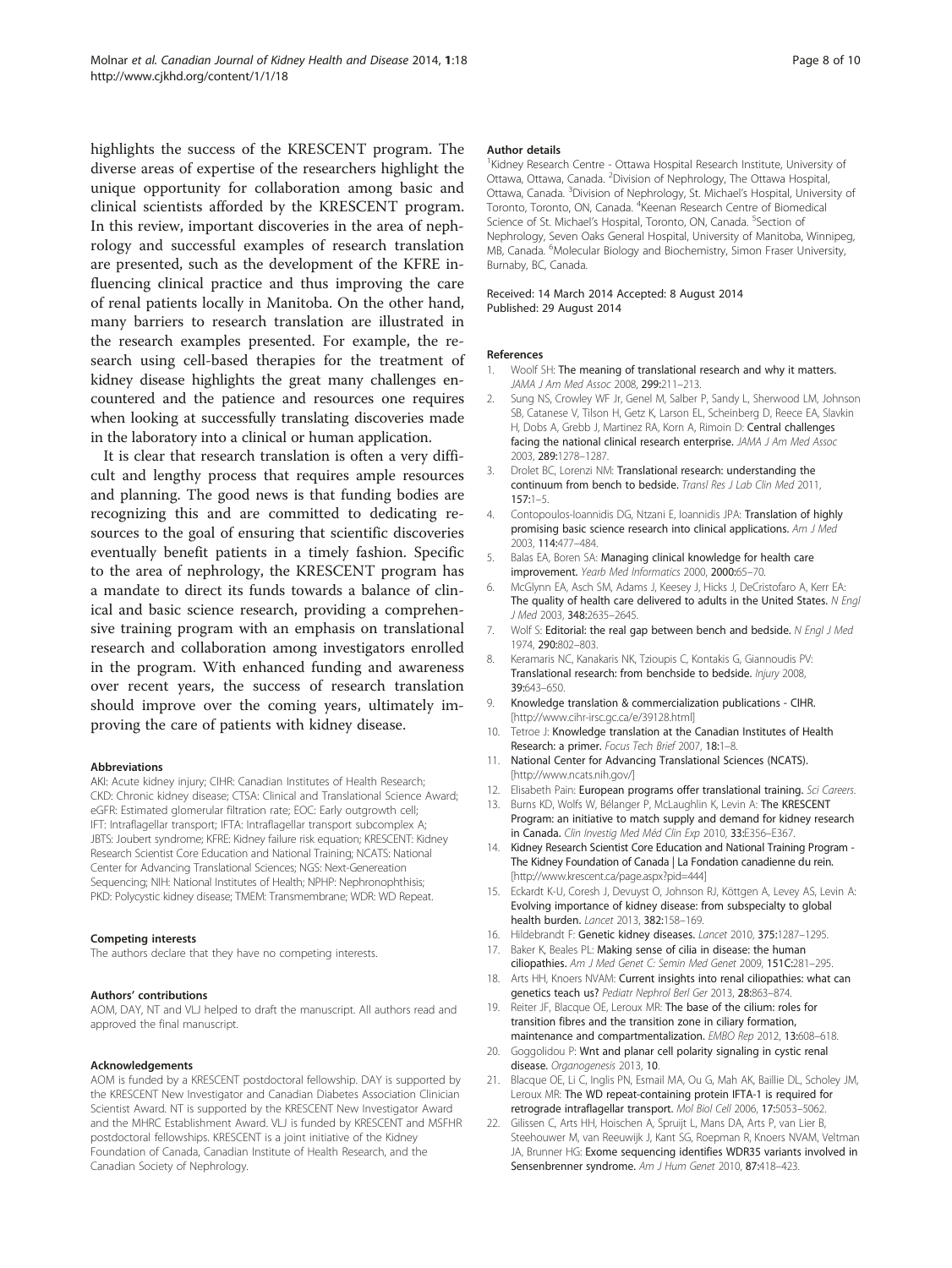- <span id="page-8-0"></span>23. Mill P, Lockhart PJ, Fitzpatrick E, Mountford HS, Hall EA, Reijns MAM, Keighren M, Bahlo M, Bromhead CJ, Budd P, Aftimos S, Delatycki MB, Savarirayan R, Jackson IJ, Amor DJ: Human and mouse mutations in WDR35 cause short-rib polydactyly syndromes due to abnormal ciliogenesis. Am J Hum Genet 2011, 88:508–515.
- 24. Huang L, Szymanska K, Jensen VL, Janecke AR, Innes AM, Davis EE, Frosk P, Li C, Willer JR, Chodirker BN, Greenberg CR, McLeod DR, Bernier FP, Chudley AE, Müller T, Shboul M, Logan CV, Loucks CM, Beaulieu CL, Bowie RV, Bell SM, Adkins J, Zuniga FI, Ross KD, Wang J, Ban MR, Becker C, Nürnberg P, Douglas S, Craft CM, et al: TMEM237 is mutated in individuals with a joubert syndrome related disorder and expands the role of the TMEM family at the ciliary transition zone. Am J Hum Genet 2011, 89:713–730.
- 25. Clarke A, Sarangi S, Verrier-Jones K: Voicing the lifeworld: parental accounts of responsibility in genetic consultations for polycystic kidney disease. Soc Sci Med 1982 2011, 72:1743–1751.
- 26. NCBI GTR: Genetic Testing Registry. [[http://www.ncbi.nlm.nih.gov/gtr/\]](http://www.ncbi.nlm.nih.gov/gtr/)
- 27. Verghese E, Zhuang J, Saiti D, Ricardo SD, Deane JA: In vitro investigation of renal epithelial injury suggests that primary cilium length is regulated by hypoxia-inducible mechanisms. Cell Biol Int 2011, 35:909–913.
- 28. Verghese E, Ricardo SD, Weidenfeld R, Zhuang J, Hill PA, Langham RG, Deane JA: Renal primary cilia lengthen after acute tubular necrosis. J Am Soc Nephrol JASN 2009, 20:2147–2153.
- 29. Wang L, Weidenfeld R, Verghese E, Ricardo SD, Deane JA: Alterations in renal cilium length during transient complete ureteral obstruction in the mouse. J Anat 2008, 213:79–85.
- 30. Wang S, Dong Z: Primary cilia and kidney injury: current research status and future perspectives. Am J Physiol Renal Physiol 2013, 305:F1085–F1098.
- 31. Verghese E, Weidenfeld R, Bertram JF, Ricardo SD, Deane JA: Renal cilia display length alterations following tubular injury and are present early in epithelial repair. Nephrol Dial Transplant Off Publ Eur Dial Transpl Assoc -Eur Ren Assoc 2008, 23:834–841.
- 32. Broekhuis JR, Leong WY, Jansen G: Regulation of cilium length and intraflagellar transport. Int Rev Cell Mol Biol 2013, 303:101–138.
- 33. Asahara T, Murohara T, Sullivan A, Silver M, van der Zee R, Li T, Witzenbichler B, Schatteman G, Isner JM: Isolation of putative progenitor endothelial cells for angiogenesis. Science 1997, 275:964–967.
- 34. Grigoriadis AE, Heersche JN, Aubin JE: Differentiation of muscle, fat, cartilage, and bone from progenitor cells present in a bone-derived clonal cell population: effect of dexamethasone. J Cell Biol 1988, 106:2139–2151.
- 35. Rickard DJ, Sullivan TA, Shenker BJ, Leboy PS, Kazhdan I: Induction of rapid osteoblast differentiation in rat bone marrow stromal cell cultures by dexamethasone and BMP-2. Dev Biol 1994, 161:218–228.
- 36. Kalka C, Masuda H, Takahashi T, Kalka-Moll WM, Silver M, Kearney M, Li T, Isner JM, Asahara T: Transplantation of ex vivo expanded endothelial progenitor cells for therapeutic neovascularization. Proc Natl Acad Sci U S A 2000, 97:3422–3427.
- 37. Murohara T, Ikeda H, Duan J, Shintani S, Sasaki KI, Eguchi H, Onitsuka I, Matsui K, Imaizumi T: Transplanted cord blood-derived endothelial precursor cells augment postnatal neovascularization. J Clin Invest 2000, 105:1527–1536.
- 38. Kocher AA, Schuster MD, Szabolcs MJ, Takuma S, Burkhoff D, Wang J, Homma S, Edwards NM, Itescu S: Neovascularization of ischemic myocardium by human bone-marrow-derived angioblasts prevents cardiomyocyte apoptosis, reduces remodeling and improves cardiac function. Nat Med 2001, 7:430–436.
- 39. Llevadot J, Murasawa S, Kureishi Y, Uchida S, Masuda H, Kawamoto A, Walsh K, Isner JM, Asahara T: HMG-CoA reductase inhibitor mobilizes bone marrow– derived endothelial progenitor cells. J Clin Invest 2001, 108:399-405.
- 40. Pittenger MF, Mackay AM, Beck SC, Jaiswal RK, Douglas R, Mosca JD, Moorman MA, Simonetti DW, Craig S, Marshak DR: Multilineage potential of adult human mesenchymal stem cells. Science 1999, 284:143–147.
- 41. Bartunek J, Vanderheyden M, Vandekerckhove B, Mansour S, De Bruyne B, De Bondt P, Van Haute I, Lootens N, Heyndrickx G, Wijns W: Intracoronary injection of CD133-positive enriched bone marrow progenitor cells promotes cardiac recovery after recent myocardial infarction: feasibility and safety. Circulation 2005, 112(9 Suppl):[178-1183.
- 42. Losordo DW, Schatz RA, White CJ, Udelson JE, Veereshwarayya V, Durgin M, Poh KK, Weinstein R, Kearney M, Chaudhry M, Burg A, Eaton L, Heyd L, Thorne T, Shturman L, Hoffmeister P, Story K, Zak V, Dowling D, Traverse JH, Olson RE, Flanagan J, Sodano D, Murayama T, Kawamoto A, Kusano KF,

Wollins J, Welt F, Shah P, Soukas P, et al: Intramyocardial transplantation of autologous CD34+ stem cells for intractable angina: a phase I/IIa doubleblind, randomized controlled trial. Circulation 2007, 115:3165–3172.

- 43. Yuen DA, Gilbert RE, Marsden PA: Bone marrow cell therapies for endothelial repair and their relevance to kidney disease. Semin Nephrol 2012, 32:215–223.
- 44. Burger D, Gutsol A, Carter A, Allan DS, Touyz RM, Burns KD: Human cord blood CD133+ cells exacerbate ischemic acute kidney injury in mice. Nephrol Dial Transplant Off Publ Eur Dial Transpl Assoc - Eur Ren Assoc 2012, 27:3781–3789.
- 45. Madala SK, Edukulla R, Schmidt S, Davidson C, Ikegami M, Hardie WD: Bonemarrow-derived stromal cells are invasive and hyperproliferative and alter TGFα-induced pulmonary fibrosis. Am J Respir Cell Mol Biol 2014, 50:777–786.
- 46. Thirabanjasak D, Tantiwongse K, Thorner PS: Angiomyeloproliferative lesions following autologous stem cell therapy. J Am Soc Nephrol JASN 2010, 21:1218–1222.
- 47. Yuen DA, Kuliszewski MA, Liao C, Rudenko D, Leong-Poi H, Chan CT: Nocturnal hemodialysis is associated with restoration of early-outgrowth endothelial progenitor-like cell function. Clin J Am Soc Nephrol CJASN 2011, 6:1345–1353.
- 48. Yuen DA, Zhang Y, Thai K, Spring C, Chan L, Guo X, Advani A, Sivak JM, Gilbert RE: Angiogenic dysfunction in bone marrow-derived early outgrowth cells from diabetic animals is attenuated by SIRT1 activation. Stem Cells Transl Med 2012, 1:921–926.
- 49. Choi J-H, Kim KL, Huh W, Kim B, Byun J, Suh W, Sung J, Jeon E-S, Oh H-Y, Kim D-K: Decreased number and impaired angiogenic function of endothelial progenitor cells in patients with chronic renal failure. Arterioscler Thromb Vasc Biol 2004, 24:1246–1252.
- 50. Herbrig K, Pistrosch F, Oelschlaegel U, Wichmann G, Wagner A, Foerster S, Richter S, Gross P, Passauer J: Increased total number but impaired migratory activity and adhesion of endothelial progenitor cells in patients on long-term hemodialysis. Am J Kidney Dis Off J Natl Kidney Found 2004, 44:840–849.
- 51. Chan CT, Li SH, Verma S: Nocturnal hemodialysis is associated with restoration of impaired endothelial progenitor cell biology in end-stage renal disease. Am J Physiol Renal Physiol 2005, 289:F679–F684.
- 52. Loomans CJM, de Koning EJP, Staal FJT, Rookmaaker MB, Verseyden C, de Boer HC, Verhaar MC, Braam B, Rabelink TJ, van Zonneveld A-J: Endothelial progenitor cell dysfunction: a novel concept in the pathogenesis of vascular complications of type 1 diabetes. Diabetes 2004, 53:195–199.
- 53. Van Koppen A, Joles JA, Bongartz LG, van den Brandt J, Reichardt HM, Goldschmeding R, Nguyen TQ, Verhaar MC: Healthy bone marrow cells reduce progression of kidney failure better than CKD bone marrow cells in rats with established chronic kidney disease. Cell Transplant 2012, 21:2299–2312.
- 54. Tepper OM, Galiano RD, Capla JM, Kalka C, Gagne PJ, Jacobowitz GR, Levine JP, Gurtner GC: Human endothelial progenitor cells from type II diabetics exhibit impaired proliferation, adhesion, and incorporation into vascular structures. Circulation 2002, 106:2781–2786.
- 55. Yuen DA, Connelly KA, Advani A, Liao C, Kuliszewski MA, Trogadis J, Thai K, Advani SL, Zhang Y, Kelly DJ, Leong-Poi H, Keating A, Marsden PA, Stewart DJ, Gilbert RE: Culture-modified bone marrow cells attenuate cardiac and renal injury in a chronic kidney disease rat model via a novel antifibrotic mechanism. PLoS One 2010, 5:e9543.
- 56. Aicher A, Brenner W, Zuhayra M, Badorff C, Massoudi S, Assmus B, Eckey T, Henze E, Zeiher AM, Dimmeler S: Assessment of the tissue distribution of transplanted human endothelial progenitor cells by radioactive labeling. Circulation 2003, 107:2134–2139.
- 57. Zhang Y, Yuen DA, Advani A, Thai K, Advani SL, Kepecs D, Kabir MG, Connelly KA, Gilbert RE: Early-outgrowth bone marrow cells attenuate renal injury and dysfunction via an antioxidant effect in a mouse model of type 2 diabetes. Diabetes 2012, 61:2114–2125.
- 58. Urbich C, Aicher A, Heeschen C, Dernbach E, Hofmann WK, Zeiher AM, Dimmeler S: Soluble factors released by endothelial progenitor cells promote migration of endothelial cells and cardiac resident progenitor cells. J Mol Cell Cardiol 2005, 39:733–742.
- 59. Pula G, Mayr U, Evans C, Prokopi M, Vara DS, Yin X, Astroulakis Z, Xiao Q, Hill J, Xu Q, Mayr M: Proteomics identifies thymidine phosphorylase as a key regulator of the angiogenic potential of colony-forming units and endothelial progenitor cell cultures. Circ Res 2009, 104:32–40.